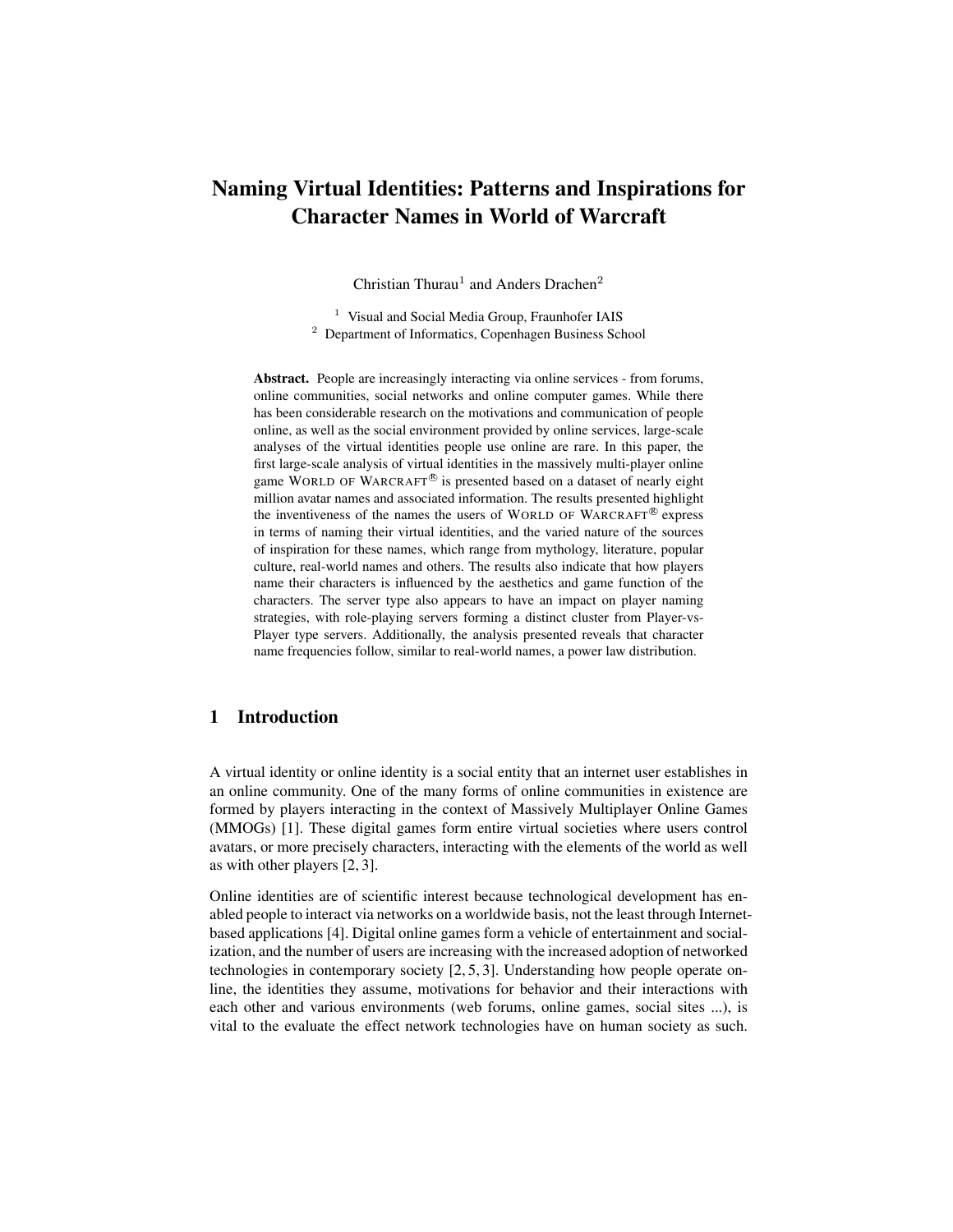In the specific context of digital online games, the analysis of game characters (identities) is also of interest because it builds understanding of the people that play these games, whether for research- or commercial purposes. From the perspective of game development, analyzing characters informs design about the associations that the target audience have with specific names or features, thereby acting as a guide towards the design of e.g. non-player characters (artificial agents), where name, appearance and other features can be matched with the mindset of the players to evoke specific reactions.

Hundreds of MMOGs are currently in existence, although one dominates the market in terms of the sheer number of people that play the game and form part of the associated online community: World of Warcraft (released 2003) with its reputed 12 million players<sup>3</sup>. WORLD OF WARCRAFT<sup>®</sup> (WOW®) is fantasy-themed. The players control a customized character, which forms the main vehicle for interacting with the virtual environment, and the creation of which is a source of considerable attention from the players [6]. The game poses a variety of challenges, including various types of quests, teamwork assignments, as well as an in-game economic system [7]. The player will at any one time control one character, but can have multiple characters. Rather than interacting within the same virtual environment, players are distributed among hundreds of copies of the game (also called realms) [8].

Characters in MMOGs such as  $WOW^{\circledR}$  have several traits that appear with more or less consistency across games of this type, notably: an appearance (typically a 3D avatar), specific abilities related to the game mechanics (which determine their effectiveness in different contexts), a name (usually the only truly unique feature of a character in a specific game), relationships with other characters, specific behaviors, and MMOGs typically contain some sort of character development system, although this can be limited to changes in e.g. appearance. Finally, characters often have a degree of persistence, which can cover years of real-time [2, 3].

in  $WOW^{\otimes}$ , the characters the players control have names that are unique within the context of a specific realm. Creating a character is a process of making a set of foundational gameplay choices, e.g. a player must choose a race (e.g. Human, Orc), which impacts on the appearance of the character, and a class (e.g. Shaman, Mage), which impacts on the abilities of the character (e.g. a Warrior is a close-combat specialist). Previous research on WOW<sup>®</sup> indicates that character name, appearance and functionality are somehow linked (e.g. [9]), however, previous research is limited in terms of sample size and adopts informal methodologies. Here a mixed-methods explorative approach is adopted, based on 7.93 million characters from  $WOW^{\circledast}$  . This is the first time - to the best knowledge of the authors - that a large-scale investigation of games has focused on virtual identities. The methodology presented thus forms a contribution in its own right, in addition to several new insights, e.g. that the appearance and game function influences the names chosen for characters. Essentially, the names players give to characters on Role-Playing, RP, realms show differences from those of Player-vs-Player, PvP, and Player-vs-Environment, PvE, realms. The sources of inspiration for character names

<sup>&</sup>lt;sup>3</sup> according to the developer, Blizzard Entertainment: http://eu.blizzard.com/ en-gb/company/press/pressreleases.html?101007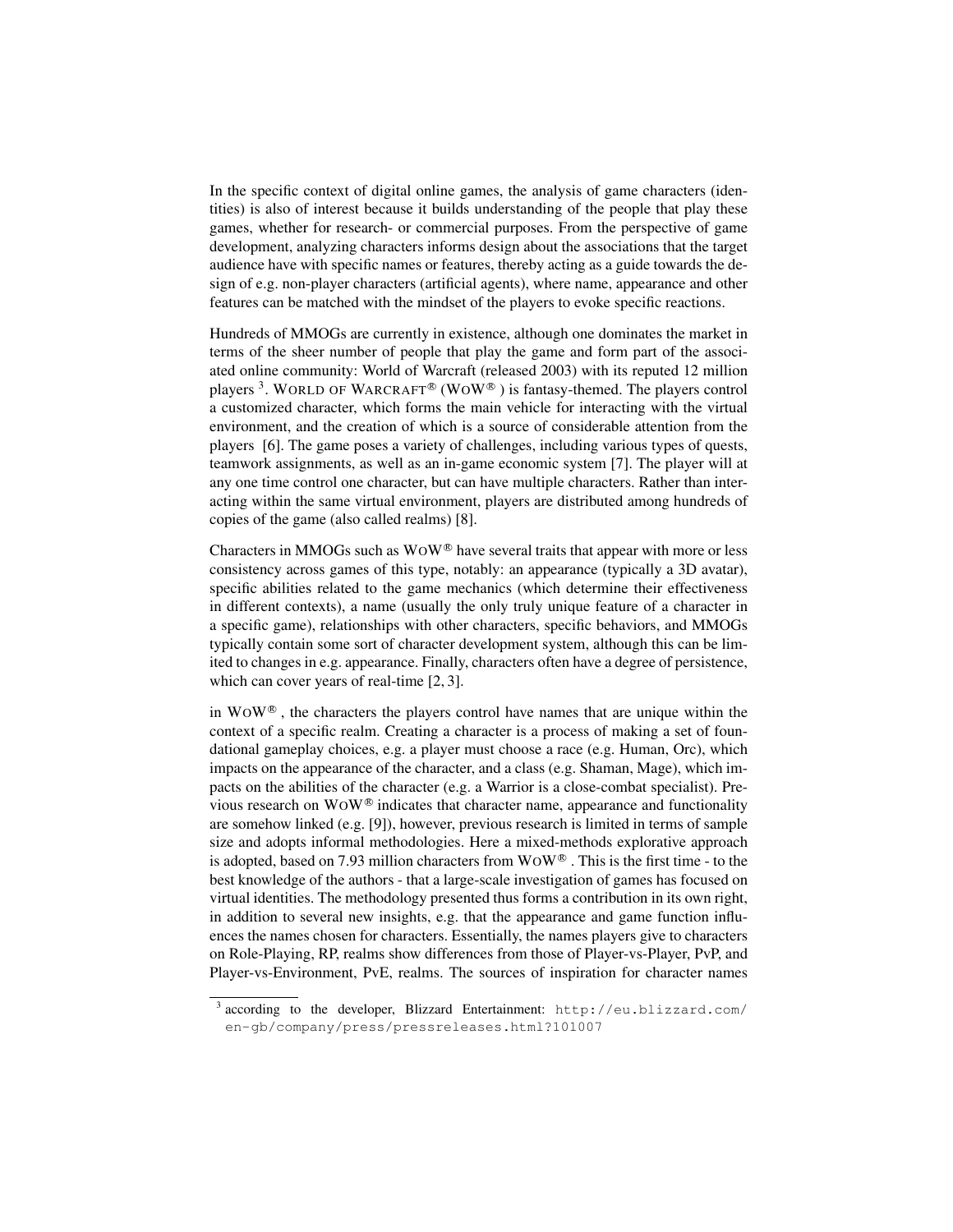were investigated for a sample of 120,000 characters, indicating diverse sources of inspiration for character names, and that names with a negative semantic meaning (e.g. "Nightmare") are more than six times as common as those with a positive meaning (e.g. "Hope").

# 2 Previous Work

There is a substantial amount of research on virtual identities in online environments, notably Internet web communities, although most of this from sociological and communication perspectives, with limited large-scale quantitative work [11]. To the best knowledge of the authors, large-scale (millions of users) computational studies of the names people adopt in virtual environments, web communities and similar, have not been carried out before. However, Massively Multi-player Online Games (MMOGs) as WOW<sup>®</sup> have for the past decade attracted the attention of researchers, notably sociologists, etnographers, design researchers as well as people working with communication and economy (e.g. [2, 12, 5, 6, 3]).

The investigation of the players of MMOGs have also included the mining large-scale user-telemetry datasets, mainly for the purpose of either investigating the players themselves [13, 14], informing game development [15] or for the development and testing of data mining algorithms for complex datasets [16]. Although prior large-scale work on user telemetry mining has not focused on the identity aspect or names specifically, it is worth mentioning as future research may show that e.g. motivations for play and the choices made during character generation correlate. User telemetry is in the context of digital games quantitative data about player-game and player-player interaction, and is generally compiled in databases from logs provided by game clients, or alternatively by extracting data directly from game servers [15, 14, 16]. Any action initiated by either a player or the game software can be recorded, from low-level data such as buttonpresses to in-game conversations. In the current case, the user telemetry is mined from a repository (the  $WOW^{\otimes}$  census site) which obtains the data from the game.

The relationship between players and characters in digital games have formed one of the main lines of investigation [2, 17, 18]. However, while the virtual identities of players and the social dynamics of game world communities have been the subject of hundreds of research papers, only a limited number of these consider the names of player characters in detail:

[19] examined the cross-modal compensation between name and visual aspect in WOW <sup>R</sup> avatars (player characters), based on a non-random sample of 1261 names. The study was limited to consider whether name properties were affected by the visual aspect (human vs. non-human differentiation only) of the character. A main conclusion was that female names contained more vowels than male names. [20] investigated the relationship between the "capacity" of characters (their skills and abilities in terms of game mechanics) and their appearance. The study is qualitative and the sample size is unspecified, but the author conclude that capacity and appearance is connected and provide a means of player identification. [9] collected a non-random sample of 1366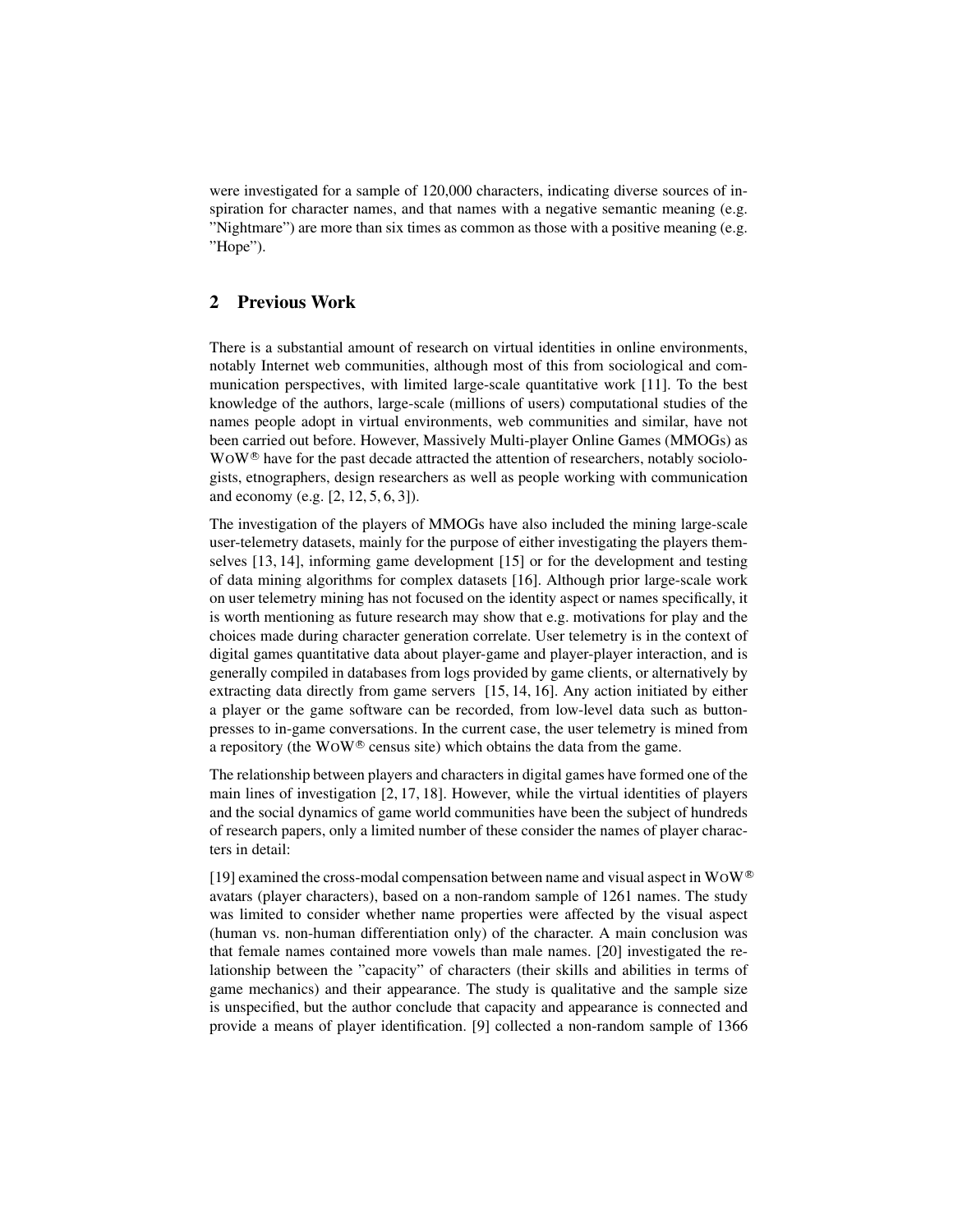| (a) Location                             |                                        |  | (b) Realm type                                                                                      |                                   |                                   |
|------------------------------------------|----------------------------------------|--|-----------------------------------------------------------------------------------------------------|-----------------------------------|-----------------------------------|
| Location                                 | # characters # unique names Realm type |  |                                                                                                     |                                   | # characters # unique names       |
| A11<br>Europe (EU)<br>United States (US) | 7.938.335<br>3.378.589<br>4,559,746    |  | 3,803,819 Player-vs-Player (PVP)<br>1,820,269 Player-vs-Engine (PVE)<br>2,495,960 Role-Playing (RP) | 3,128,464<br>3.884,205<br>619.892 | 1.869.481<br>2.207.478<br>499.481 |

Table 1: *Basic statistics of the character name dataset. We collected a total of 7,938,335 character names. The realm-types specify if the particular world is hostile (PVP), friendly (PVE), or targeted towards role playing (RP) which prohibits non-medieval character names.*

names of WOW® characters, including race, class, gender and level information at the time of observation. The work appears to be purely observations, as the author does not write how the names were analyzed nor any statistical properties of the dataset, but conclude that names for all races in the game were "equally strange, odd and funny", and that there was no observable difference between low-level and high-level characters. The author also describes a hypothesis that names between RP-servers and other server types would differ, but is not able to verify this (any methodology used is not described). The author does, however, describe a variety of sources or inspirations for names, including various mythologies, but no analysis of e.g. relative frequencies of these sources. [9] also communicated with an undisclosed number of players about the sources of the inspirations for their character names, obtaining a variety of explanations. He highlights that: "in  $WOW^{\otimes}$  it is the name more than appearance that distinguishes avatars, and thus players, from each other", referring to the limited customization options available in terms of character appearance, but the virtually unlimited options in naming characters, despite the restrictions imposed by the game's Terms of Use. While an in-depth study of a few cases, the work of both [9] and [20] lacks evaluation and the sample size to hold substantial explanatory power.

## 3 Statistical Analysis

We gathered all 7,938,335 character names from the 50 largest guilds on each EU and US  $WOW^{\circledR}$  realm from the  $WOW^{\circledR}$  census site www.warcraftrealms.com. 4,559,746 character names belong to US players, 3,378,589 to EU players. The amount of character names distributes almost equally on Player-vs-Player (PVP) and Player-vs-Engine (PVE) realms. Role-Playing (RP) realms make only less than 10% of the total number of names. Detailed numbers on the used dataset can be seen in Table 1<sup>4</sup>. For a statistical analysis of the distribution of the name frequencies, we first preprocessed the dataset and replaced any special characters (e.g. the acute accent ""). Then, we computed histograms of name occurrences for each realm or realm-type. Overall, we computed 35 different histograms from selections of the original data. The selections correspond to realm types (All realms, US realms, EU realms, PVP realms, US-PVE realms, . . . ) the various classes (Priests, Druids, . . . ) and races (Trolls, Orcs, Humans,

<sup>4</sup> The dataset will be made available on acceptance of this paper.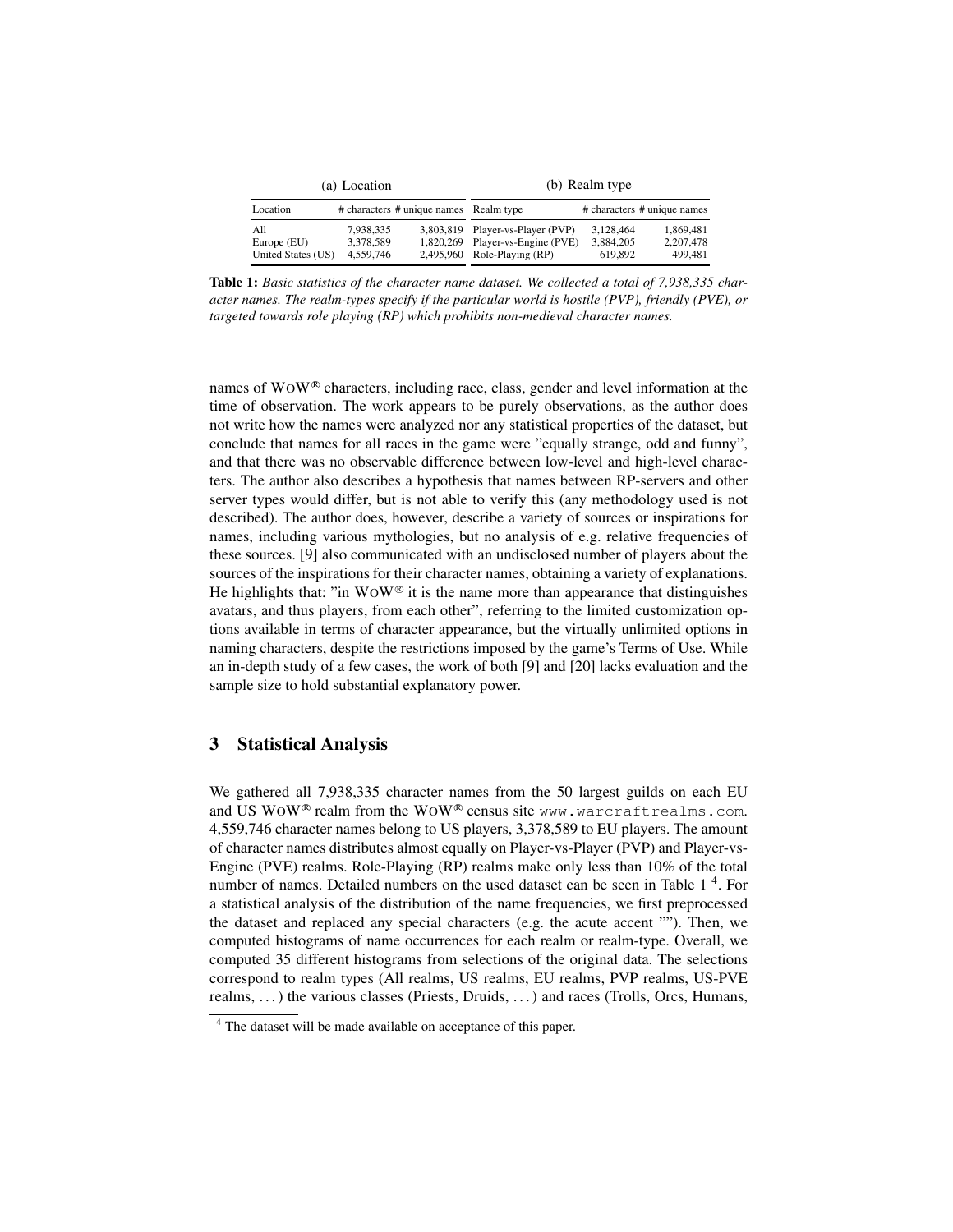

Fig. 1: *Rank-frequency plots for different selections of the character name dataset. Both axes are logarithmically scaled. The y-axis denotes the total count for a particular name, the x-axis denotes the rank index (the left most ranked name has the highest number of occurrences).*

Undead, ...). The total number of counted character names varies among the different categories, going from a few hundred thousands to approx. 8 million for the "All realms" category. The number of unique character names follows a logarithmic function dependent on the total number of characters, as can be seen in Fig. 3(b), i.e. that increasing the number of names in a sample provides diminishing returns in terms of increasing the number of unique names.

#### 3.1 Character Name Frequencies

It is known that the frequency of family names in many countries follows a power law distribution. Informally, this means that the second most popular name appears half as often as the most popular name, the third most popular names appears half as often as the second most popular name, and so on. Formally, a quantity  $x$  obeys a power law if it is drawn from a probability distribution  $p(x) \propto x^{-\alpha}$ , where  $\alpha$  is the scaling parameter or exponent [21]. Power laws are commonly found among various quantities in physical, biological, and social systems. In certain contexts they are referred to as Zipf's or Benford's law (see e.g. [22]). Popular examples include the number of citations of scientific papers, word frequencies in books, or populations of cities. As a thorough review of power law distributions is beyond the scope of this work, we recommend [23] for a general introduction and insights in their explanation. While it is reasonable to assume a power law distribution for the character name frequencies, after all this seems to be very similar to the distribution of real-world family names [10], there are two important preconditions that make character names differ from family names: First, a character name might only appear once per realm. While players are sometimes using special characters (e.g. German umlaut) to get around this limitation, it still influences the possible choices for a name. Second, unlike family names or real names, the choice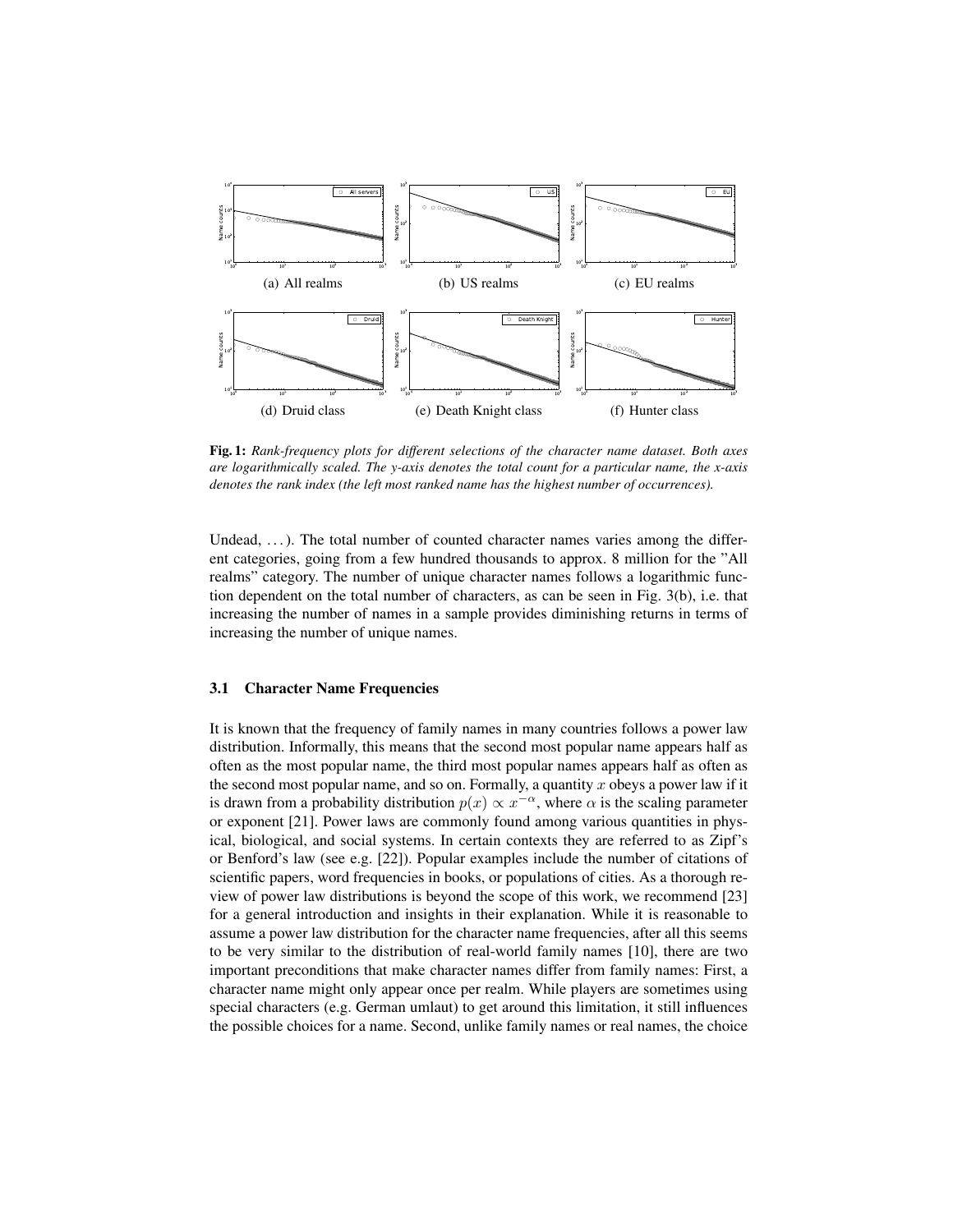

Fig. 2: *Ranked character name counts for different selections of the character name dataset. Each plot shows on the y-axis the total number of name occurrences, and on the x-axis the corresponding name. The x-axis is sorted s.t. the most frequently occurring name comes first. It can be seen that the name counts roughly follow a power-law distribution.*

of a name is unrestricted, only certain names that violate the Blizzard Naming Policy are forbidden (but see below).

For validating the power law distribution assumption, we fit a linear function to the logarithmically scaled rank-frequency plots of the 1000 most frequently occurring names. Some resulting rank-frequency plots of the name frequencies can be seen in Fig. 2, and of the fitted linear function in Fig. 1.

The power law assumption holds for all 35 separate data selections. The overall worst accuracy for the linear predictor is achieved for the "All realms" category and achieved a standard error  $\sigma$  of 0.0025, see Fig. 1(a) ( $\sigma = \sqrt{\sum_i^n (x_i - x_i')^2/n}$ , where x' denotes the predicted value and n the number of considered names). Note that  $\sigma$  is computed for logarithmically scaled values (also note that fitting a linear function is not the most accurate way of verifying a power law assumption [21],however, given the very high accuracy of the linear fit this is negligible). A first important finding from the analysis is that all character name frequencies follow a power law distribution. With an increasing total number of character names, e.g. for the "All realms" category, it shows that the standard error  $\sigma$  is increasing. However, the approximation accuracy is still high. A possible reason for the increased  $\sigma$  might be the constraints imposed on character names (e.g. the *one name per realm* constraint).

#### 3.2 Character Name Distributions

For comparing the name distributions across categories, we embedded the histogram L1-distances into a 2D space by means of Isomap [24]. The resulting embedding can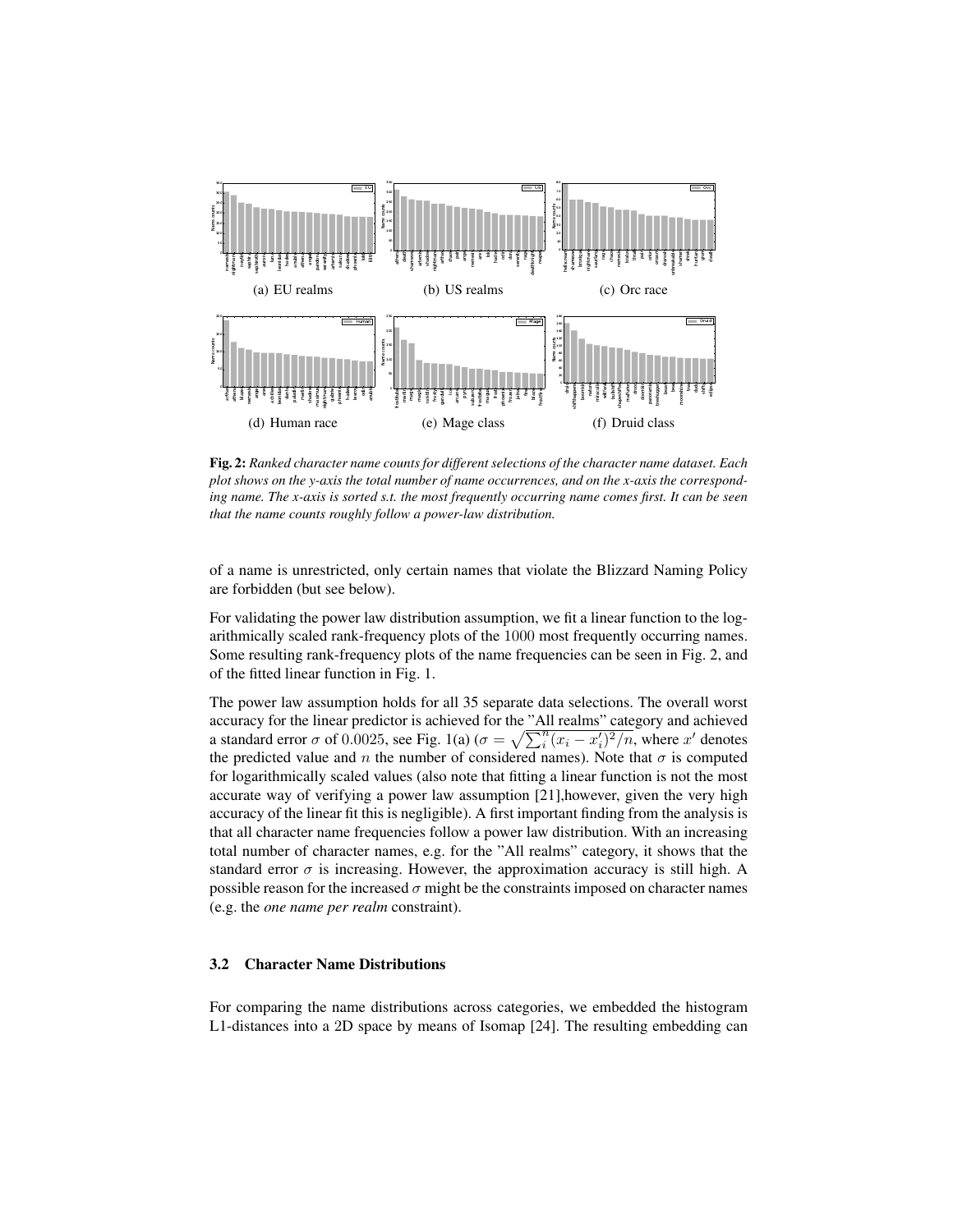

Fig. 3: *Fig. 3(a) shows 2D-Isomap projection of histograms of character names for different categories. Categories which are closer together (e.g. "Undead" and "Orc" in the upper right part corner) have a larger overlap in character names. Fig. 3(b) shows the ratio of unique names and total number of names for different categories: the* x*-axis shows the number of unique names per category, the* y *shows the number of players. Both axes have a log-scaling.*

be seen in Fig. 3(a). Categories (different realm-types or classes) that are close together also have a similar character name distribution. Categories that are far away from each other have a smaller overlap in character names. Fig. 3(a) shows two important findings: First, the names on US and EU realms have a rather large distances. However, this does not apply to Role-Playing (RP) realms. The plot shows that RP realms seem to have a larger overlap for US and EU realms. Second, there seems to be a separation in character names between the more human-like (Human, Blood Elf, Night Elf, Draenei) and less human-like ("bestial")/human-proportioned (Troll, Undead, Orc, Tauren, Dwarf, Gnome) races. A possible explanation for this might be the uneven distribution of male and female characters and names for certain races. We found that for the less humanlike races, there is a tendency towards male characters, whereas for the more human-like races we observed more female characters. However, in showed that this is not the reason as for only male and only female character names the results look almost identical.

To further investigate the separation in character names according to races or classes, we evaluated a simple predictive model for character names. The idea is to estimate conditional probabilities of a particular class, race, or server type given a character name, e.g. how likely is it that a character named "Gimli" is a "dwarf"? We estimated these probabilities for the 1000 most popular names as we here have a sufficiently large sample set (probabilties are normalized by class/race/server-type priors s.t. we do not punish seldom selected classes etc.). In particular, we were interested in the uniqueness of a specific name with respect to a particular class or race. This indicates which variables influence player naming decision. Some results can be seen in Fig. 4. The most influential features appear to be the player class, player race (which of course influences human-likeness), however, the server type and faction also give hints on player naming decisions.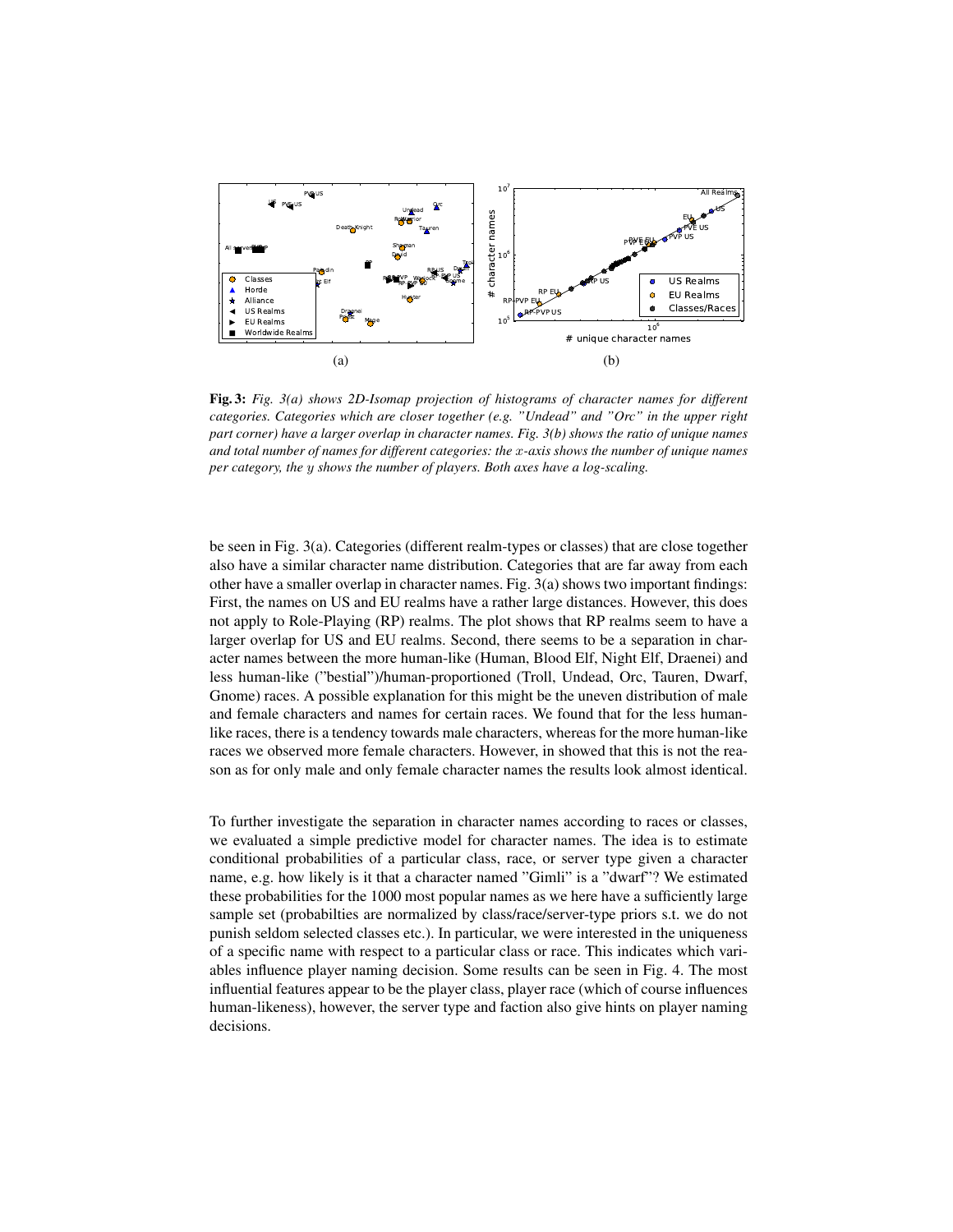

Fig. 4: *Probabilities for a specific class, race, server type, faction (Horde or Alliance), and human-like/less human-like race given the character name. The probabilities are evaluated for the 1000 most popular names and the highest probability is selected. Afterwards, the names are sorted according to their highest probability. It can be seen that, for example, the player class (left figure) and faction (right figure) influence character names to a certain extent. The dashed lines denote probabilities for random selection for the corresponding feature.*

## 4 Sources of Inspiration

In order to evaluate the sources of inspiration for the names people give their characters in  $WOW^{\circledR}$  , a variety of computational approaches were considered. However, the sheer variety of character names in the dataset (approximately 3.9 million. Note that umlauts were removed during pre-processing, so any names like "Gändälf" and "Gandalf" were aggregated) eliminated all standard computational approaches. We therefore opted for an explorative categorical coding [25] approach for a sample of 1,000 character names. Rather than randomly selecting these, the most common names in the dataset were chosen. This has the effect of increasing the effective sample size, as the 1,000 most common names in the dataset comprise the names of 128,058 characters. While a respectable sample size (roughly 100 times larger than e.g. [9]), this represents only 1.6% of the total dataset, which means that making inferences from the sample to the entire dataset should only be done on an indicative basis. 38 coding categories were defined, 10 occurs only once, 11 from 2-10 times (Table 2).

Determining the inspirational source for a character name is an exercise in estimation, due to the sheer variety of potential sources. For example, the name "Raziel" stems from cabalistic theory and is the name of an angel. However, the same name has also been used for computer game characters, in fiction books etc. A similar problem exists for the names associated with Greek, Roman, Germanic, Nordic, Mesopotamian and Japanese mythology located, e.g. "Odin", "Athena" or "Amaterasu". These names have been used in different contexts (film, literature, games) and in these cases it was necessary to code the names after the original myth they stem from. This does not mean that the players using these names were inspired by reading books about mythology, but at least it provides an accurate point of origin for the names. In comparison, names such as "Naruto" and "Luthien" are easier to place. The first stems from a major Japanese manga series of the same name, whereas the latter stems from J. R. R. Tolkien's fantasy world. Neither name has been used in other major contexts, which means that a best case for the source of inspiration of the names is the major popular culture/literature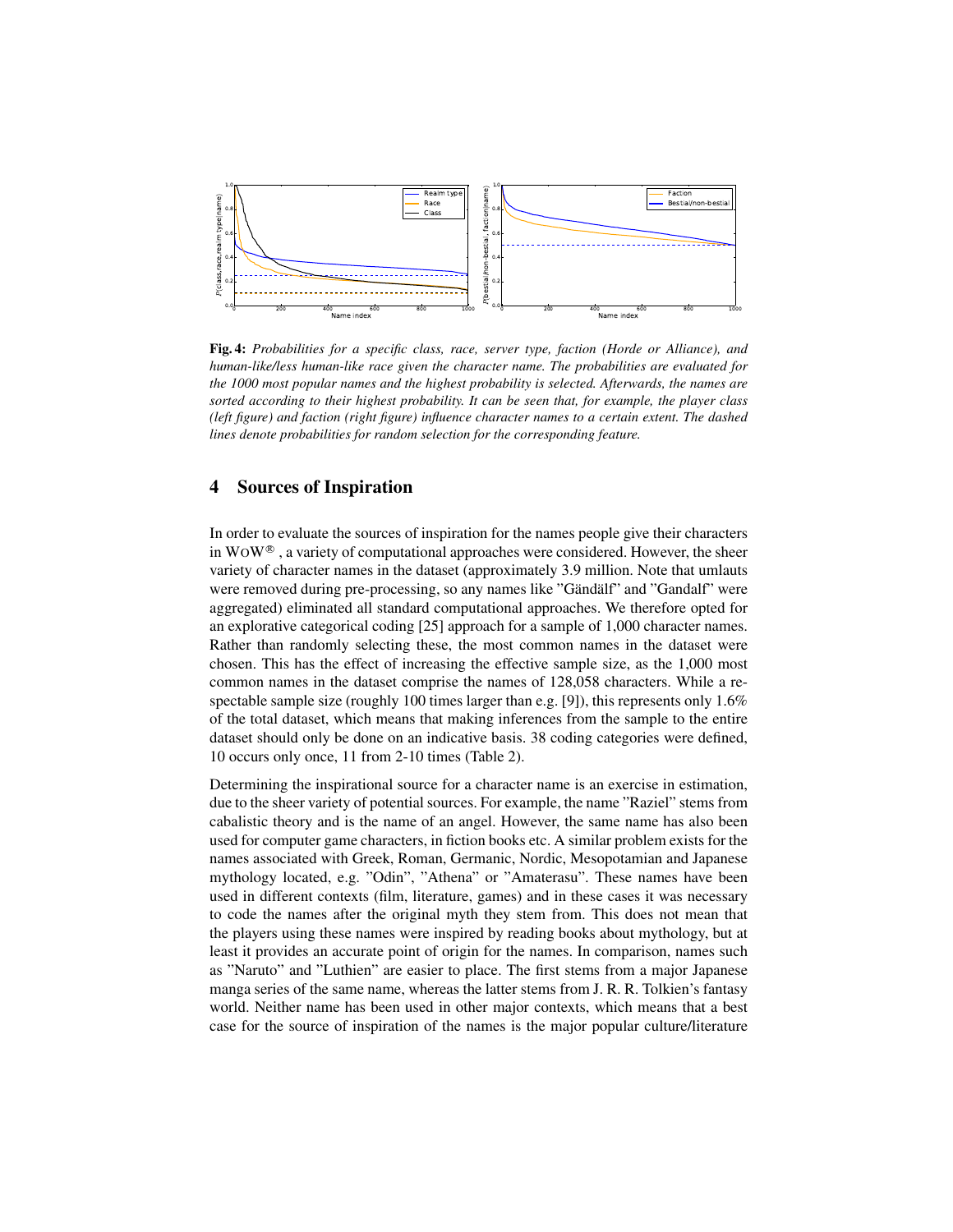| Count Coding category       | Description                                                                               |
|-----------------------------|-------------------------------------------------------------------------------------------|
| 186 Normal name             | Common name                                                                               |
| 156 Negative (semantic)     | Unspecified noun or verb with negative connotations                                       |
| 125 Neutral (semantic)      | Unspecified noun or verb with neutral connotations                                        |
|                             | 79 popular culture (film and TV) Reference to a character from a movie or television show |
|                             | (including animated series)                                                               |
| 73 Greek myth               | Name of an entity in Greek mythology                                                      |
| 47 popular culture (games)  | Reference to a character in a digital game.                                               |
| 43 popular culture (comics) | Reference to a character in a comic book series                                           |
| 39 Class reference          | Reference to a character class in WOW                                                     |
| 39 Fantasy literature       | Reference to fantasy literature                                                           |
| 22 Positive (semantic)      | Unspecified noun or verb with positive connotations                                       |
| 18 Biblical                 | Name from the Bible                                                                       |
| 18 Game functional          | Reference to the function of the character class                                          |
| 18 WOW myth                 | Reference to a name/place in the WOW world or history                                     |
| 17 Kabbalistic belief       | Typically the name of an angel in Jewish mysticism                                        |
| 15 Humor                    | Humoristic name                                                                           |
| 15 Nordic mythos            | Name of an entity in Nordic mythology                                                     |
| 11 Performance reference    | Reference to the performance of the player's character                                    |
| 10 Egyptian myth            | Name of an entity in Egyptian mythology                                                   |

Table 2: *Coding category and corresponding frequency counts based on the 1000 most popular character names.*

works they originally appear in. The most common category is real-world normal names (186), e.g. "Ella", "Yuki" and "Jack". As with names originating in mythology, at least a proportion of these normal names can also be found in popular culture (film, TV, games etc.), and it therefore cannot be determined what the exact source of inspiration for the players adopting these names were.

In order to explore the potential sources of character names, searches were performed on Google and web-based resources like Wikipedia.org. Care was taken to explore multiple potential sources in depth where these were apparent. 697 names could be identified and classified in this manner Table 2. The remainder were nouns and verbs of unspecified nature but semantic meanings. Tentatively, these can be categorized into three classes: 1) Negative (156 counts): These are names that have negative/"dark" connotations, for example "Nightmare", "Sin", "Fear" and "Requiem"; 2) Positive (22 counts): These are names with distinct positive/"light" connotations, e.g. "Hope", "Love", "Pure"; 3) Neutral (125 counts): These are names with no obvious negative or positive connotations, e.g. "Who", "Moonlight", "Magic" and "Snow". Future analysis will go into more detail with the semantic meaning of these categories.

In summary, a number conclusions can be drawn: 1) Regular real-life names are the most common (186 counts). 2) Names with negative semantic meaning were more than six times as common than those with positive meaning. The reason for this tendency can only be speculated about without an in-depth inquiry among the players of  $WOW^{\otimes}$  , but is possibly related to the emphasis on conflict in the game. 3) 164 names have an origin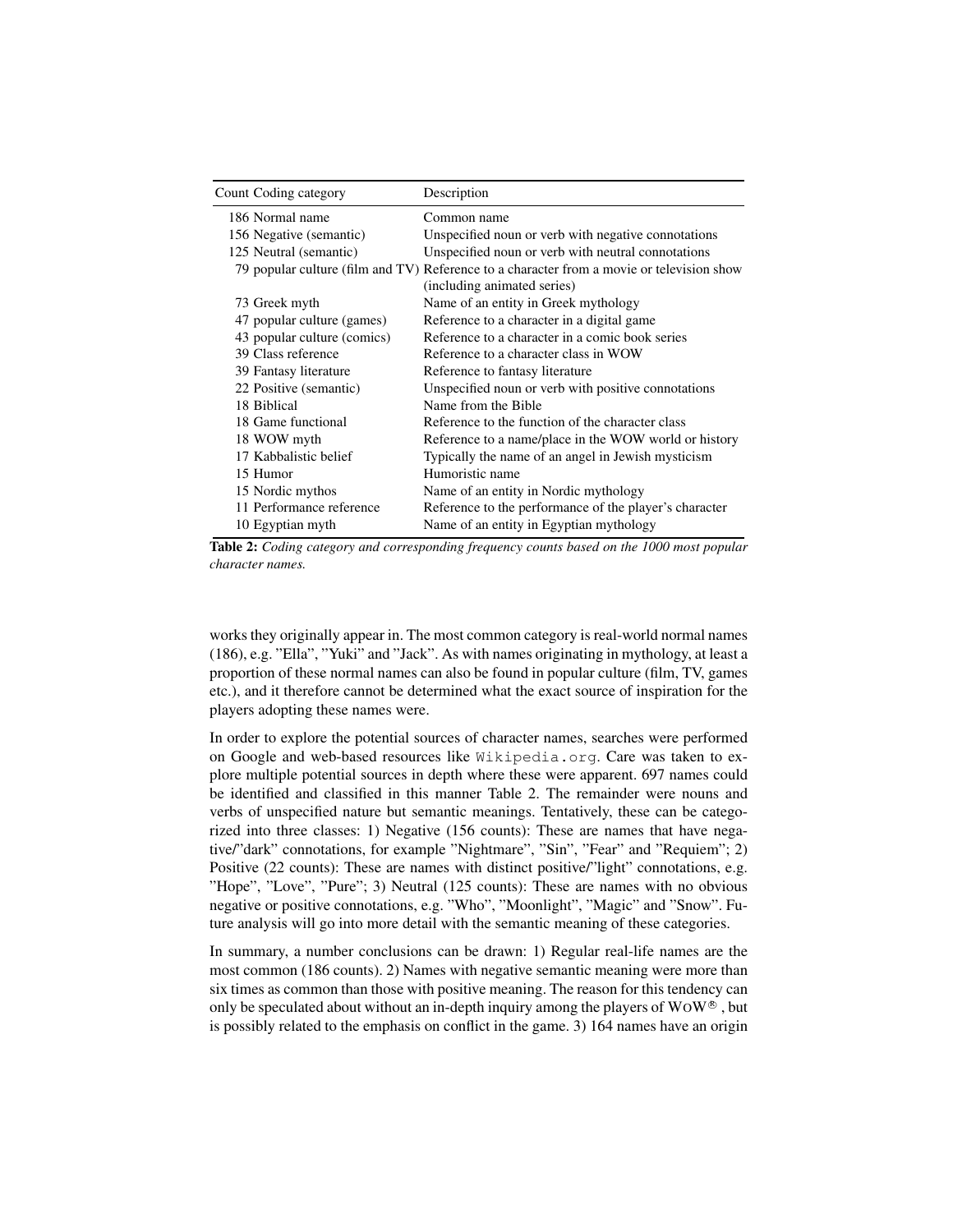in mythology or the Bible, with Greek mythology being by far the most popular (73 counts). 4) 174 names in the list relate to popular culture, mainly characters from digital games (e.g. "Zelda", "Raiden", "Kerrigan"), films, television series (manga series like "Bleach" and "Naruto" being particularly popular), and comic book superheroes (e.g. "Goku", "Hawkeye", "Electra"). 5) Of the 39 references to fantasy literature, only four do not stem from the works of J. R. R. Tolkien. 6) Character names to a substantial degree are in breach of the Terms of Use of WOW<sup> $\text{\textcircled{s}}$ </sup> 5. The restrictions specify that names can be only one string of text, with no special characters and of limited length. This is enforced during character creation. Names may not be offensive, or belong to a popular culture figure from e.g. film or TV (something players blatantly ignore), contain or be similar to a trademark, have religious significance, be related to a real-world person (131 counts of "Chucknorris" occur in the dataset) or related to any of Blizzard's Warcraft products, but the name "Sylvanas" occurs 129 times and "Jaina" 148 times, both names of  $WOW^{\circledR}$  characters). <sup>6</sup>. The restrictions on names - apart from the physical limits on text string length etc. - appear to be somewhat unenforced, maybe due to the challenge of collating and updating lists of all potential names in breach of the Terms of Use, and cross-comparing these with the millions of player character names, would be extremely resource demanding.

## 5 Conclusion

The study of online games and the people who play and interact through them is of importance to the general evaluation of how new technologies impact on human behavior [2, 5, 3, 1]. Investigating the identities of players in online games is of direct value for two main reasons: 1) It informs about the people who play these games - whether as objects of research inquiry or for target group analysis in the context of game marketing; 2) It provides information for the design and development of games in terms of how names, appearance and other features of characters are perceived by the players, and thus e.g. guidelines for how to utilize these features in the design of non-player characters (artificial agents) to evoke particular associations in the players.

The research presented here provides evidence for a staggering variety in the names chosen by players of WOW $\textcircled{}$  - 3.8 million unique names in a sample of 7.93 million, which is notably remarkable given the restrictions imposed. It highlights the imaginativeness employed in naming characters, indirectly supporting earlier work such as [6, 19] in concluding that the choices made during the character creation process are important to the players. Character names also follow the same kind of log-distribution as real-world names - despite MMOGs being only about 1.5 decades old and restrictive in terms of name choices. The analysis also shows that the appearance of a character and its functionality within the confines of the game plays a role when a player of WOW<sup>®</sup> selects a character name - to a degree where it may be possible to develop pre-

<sup>5</sup> http://us.blizzard.com/en-us/company/legal/wow\_tou.html

<sup>6</sup> The names can also be found on the WOWCensus system www.warcraftrealms.com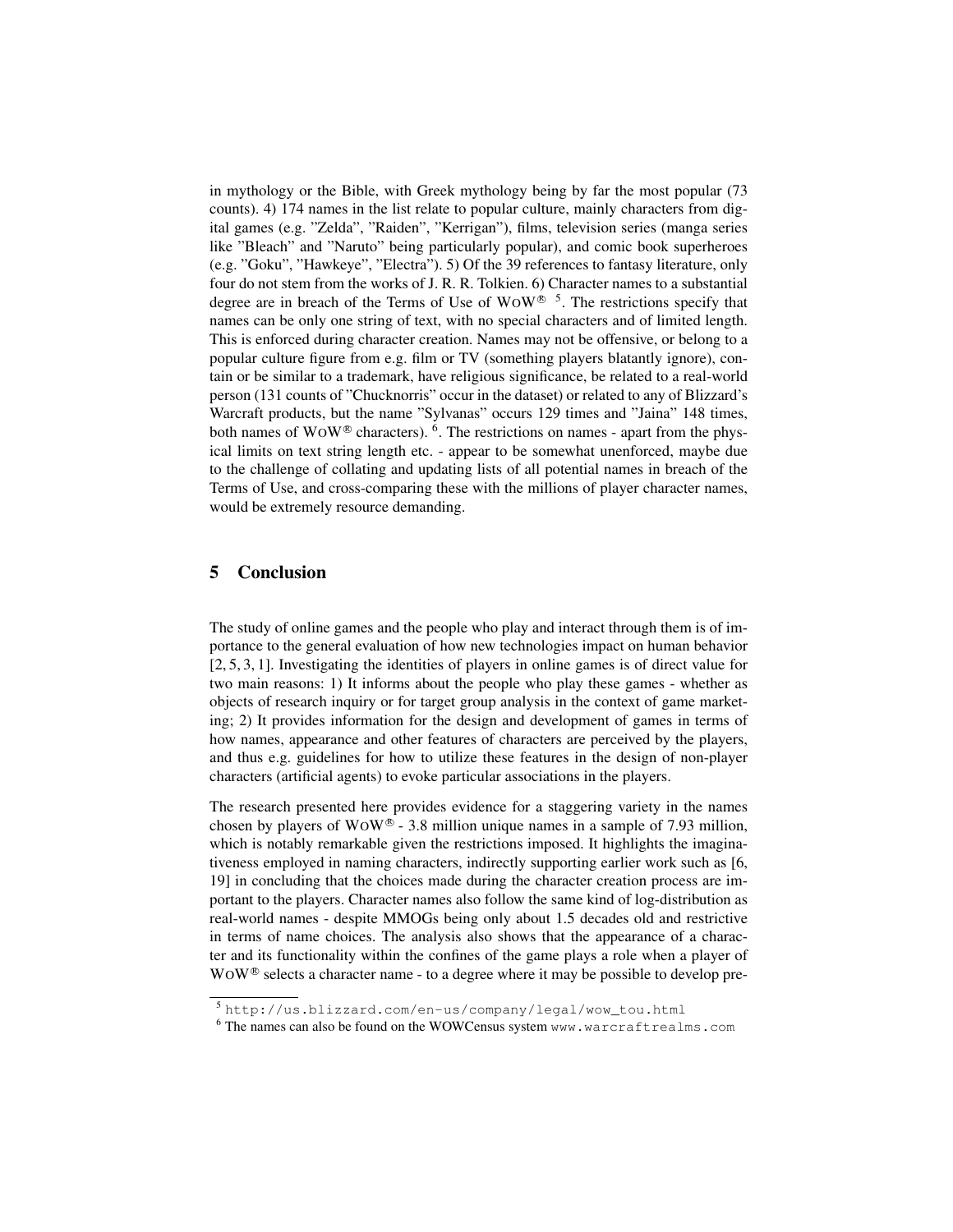dictive models which can assist game developers to evaluate player populations based on character names and similar sparse data.

The link between name and character features is also evident in the marked difference in the names given to characters from the "non-bestial" vs. "bestial" races (including, surprisingly, the otherwise non-bestial but also non-humanly proportioned Dwarves and Gnomes), where predictive modeling indicates a strong differential(Fig. 4); or the differences in names when viewed across character classes (Fig. 2). It is also shown how the kinds of rules that provided for interaction between players impact on how they name their characters - as is evident in the contrasts between PvP and RP servers, similar for choice of race. The work presented here also emphasizes the variety of inspirational sources evident in the sampled character names.

The work presented also posits new questions, e.g. why certain types of name inspirations are more common than others, and why there is variance in the diversity of names within specific classes of the game, e.g., characters of the Mage class exhibit a higher variety of names than for the other classes. There is also a variety in how many times the most popular names occur - for example, the name "Hellscream" is the most popular among the Orc characters (almost 80 counts), but for the other races the most popular name is more frequent (e.g. Draenai over 130 counts of "Neytiri" and for Humans over 180 counts of "Arthas"). The quantitative analysis presented here does not permit any conclusions to be made about these questions, which require communication with the players directly, but opens up the perspective that the distributions of names is not random but highly affected by the environment they are used in relation to. Possibly, this is also the case for other types of online environments, although the lack of largescale analysis of online identities in e.g. web forums or social networks prevent any conclusion to be made in this regard.

Due to space limitations, we could only present a fraction of results developed based on the described dataset. Additional results based on another dataset from the  $WOW^{\circledast}$  armory will be reported on elsewhere or in an extended version of this paper (please note that results from other data sources support results presented here). In addition, future work will focus on adding to the details of the results presented, investigate approaches such as topical profiling (the definition of association strenghts between words via mining the internet) for automating name classification rather than explorative coding, add additional character features to the analysis and examine correlations between sources of inspiration for names and character features, aiming to improve the predictive potential of name-based classification.

### Acknowledgements

The authors would like to extend their warmest gratitude to Dr. Menno Van Zaanen and Dr. Thea Drachen for discussions, advice and feedback.